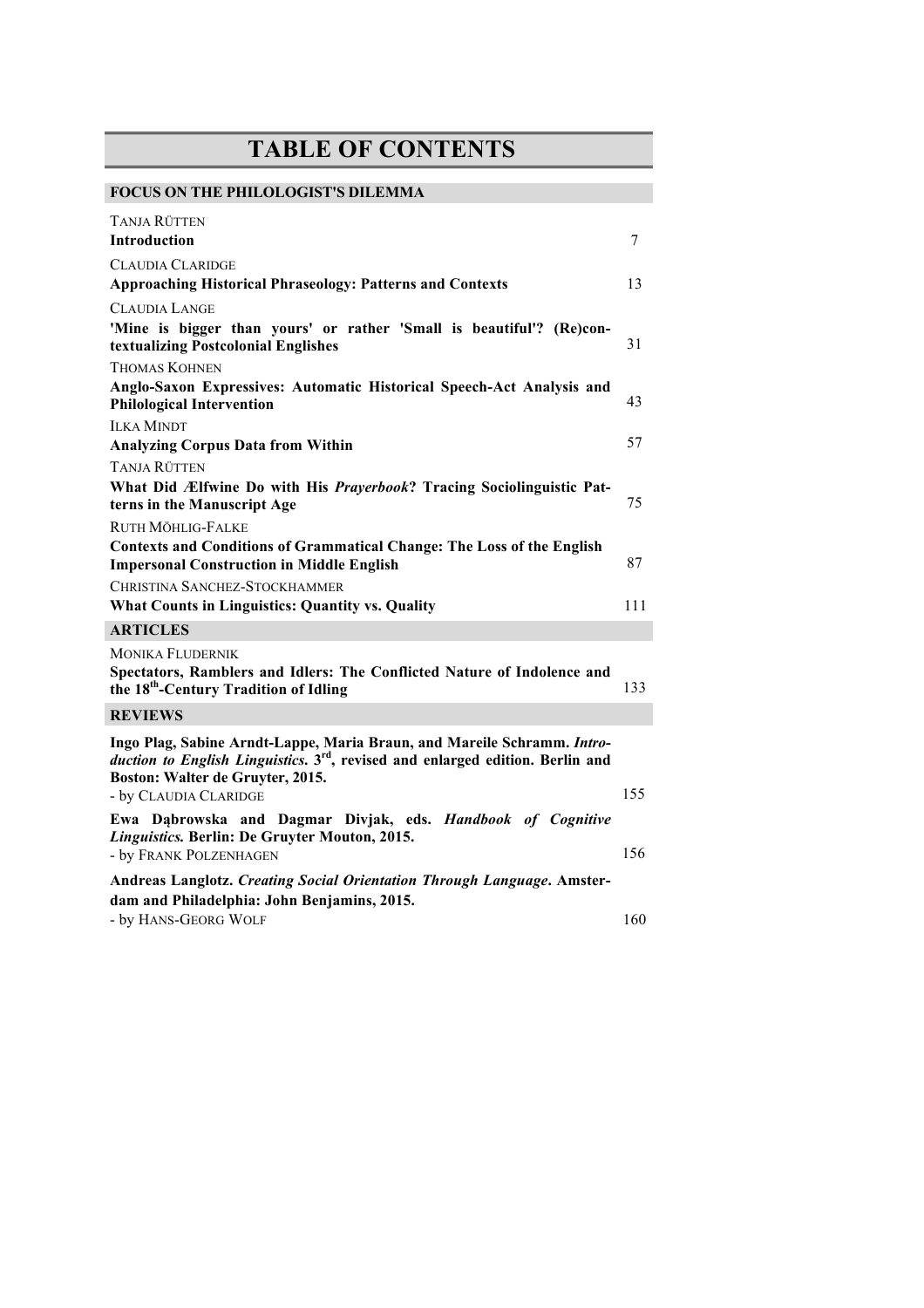| Ole Schützler. A Sociophonetic Approach to Scottish Standard English. Am-<br>sterdam: John Benjamins, 2015.<br>- by ALEXANDER KAUTZSCH                                                                                                               | 162 |
|------------------------------------------------------------------------------------------------------------------------------------------------------------------------------------------------------------------------------------------------------|-----|
| Janet Cowen, ed. On Famous Women: The Middle English Translation of<br><b>Boccaccio's De Mulieribus Claris. Edited from London, British Library MS</b><br>Additional 10304. Middle English Texts 52. Heidelberg: Winter, 2015.<br>- by THOMAS KOHNEN | 164 |
| Elizabeth Dutton and James McBain, eds. Drama and Pedagogy in Medieval<br>and Early Modern England. Tübingen: Narr, 2015.<br>- by THOMAS KULLMANN                                                                                                    | 166 |
| Stefan Brakensiek and Claudia Claridge, eds. Fiasko - Scheitern in der<br>Frühen Neuzeit. Beiträge zur Kulturgeschichte des Misserfolgs. Bielefeld:<br>transcript, 2015.<br>- by ELISABETH WINKLER                                                   | 168 |
| Christa Jansohn, ed. Shakespeare unter den Deutschen. Vorträge des Sympo-<br>siums vom 15. Bis 17. Mai 2014 in der Akademie der Wissenschaften und der<br>Literatur Mainz. Mainz and Stuttgart: Franz Steiner Verlag, 2015.<br>- by UWE BAUMANN      | 170 |
| Cord-Friedrich Berghahn and Till Kinzel, eds. Edward Gibbon im<br>deutschen Sprachraum. Bausteine einer Rezeptionsgeschichte. Heidelberg:<br>Winter, 2015.<br>- by MICHAEL MEYER                                                                     | 171 |
| Stefanie Fricke, Felicitas Meifert-Menhard, and Katharina Pink, eds.<br>Romanticism and Knowledge. Trier: WVT, 2015.<br>- by PHILIPP HUNNEKUHL                                                                                                       | 174 |
| Ged Pope. Reading London's Suburbs: From Charles Dickens to Zadie<br>Smith. Basingstoke: Palgrave Macmillan, 2015.<br>- by MERLE TÖNNIES                                                                                                             | 175 |
| Wieland Schwanebeck. Der flexible Mr. Ripley: Männlichkeit<br>und<br>Hochstapelei in Literatur und Film. Köln: Böhlau, 2014.<br>- by DOMINIK WALLERIUS                                                                                               | 177 |
| Nadežda Rumjanceva. Roots in the Air: Construction of Identity in<br>Anglophone Israeli Literature. Göttingen: V&R unipress/Bonn University<br>Press, 2015.                                                                                          |     |
| - by AXEL STÄHLER                                                                                                                                                                                                                                    | 179 |
| Katy Shaw. Crunch Lit. London and New York: Bloomsbury, 2015.<br>- by JESSICA HOMBERG-SCHRAMM                                                                                                                                                        | 181 |
| Kai Merten and Lucia Krämer, eds. Postcolonial Studies Meets Media<br>Studies. A Critical Encounter. Bielefeld: transcript, 2016.                                                                                                                    | 182 |
| - by ECKART VOIGTS                                                                                                                                                                                                                                   |     |